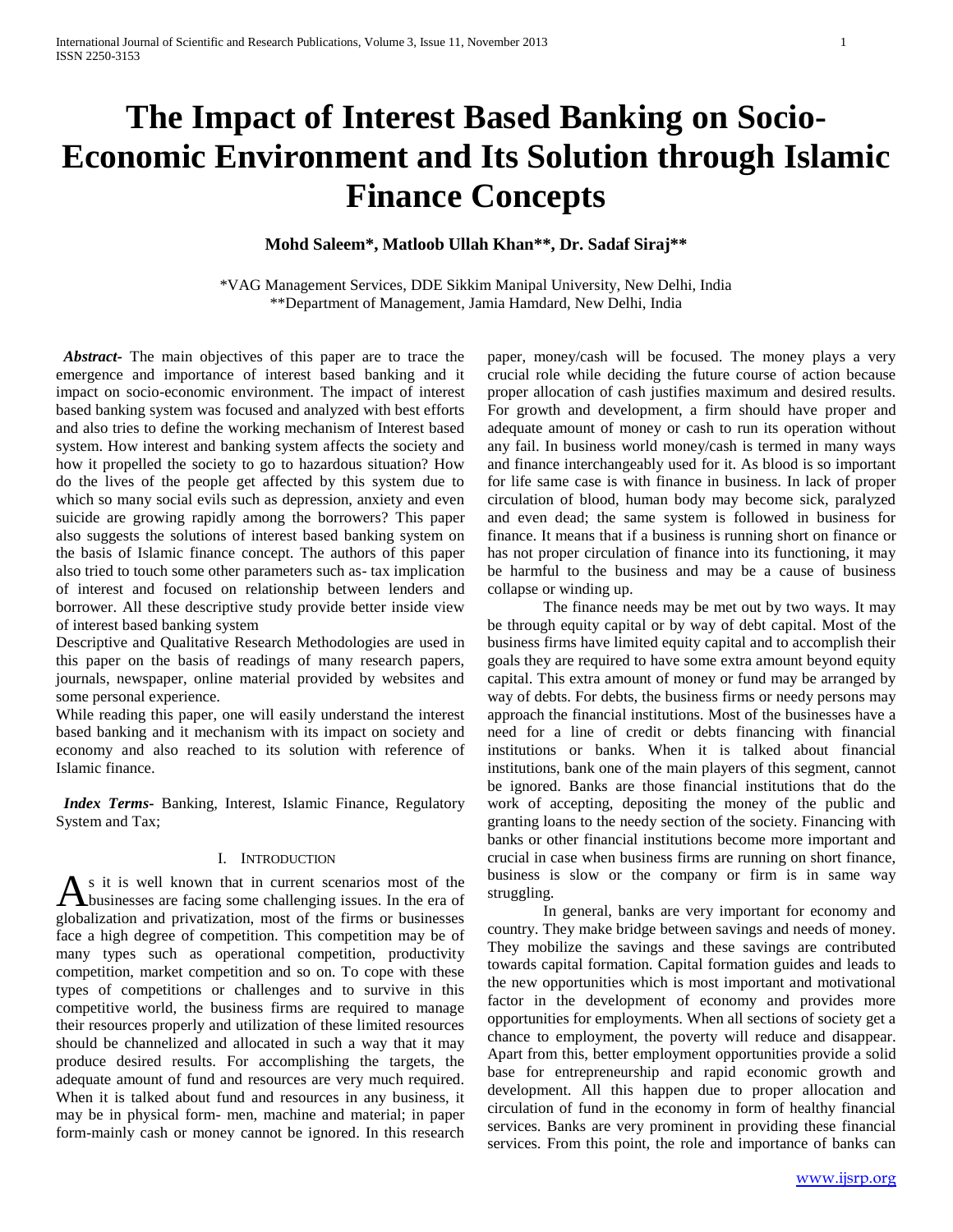be understood. The contribution of banks in the development and growth of economy and country cannot be avoided. This is one side of the coin showing the positive face of the banking system prevailing in current and in general most of the banking system is based on interest system which itself is a very controversial issue.

Now, the other side of the coin should be shown as Modern banking is based on interest banking system and interest banking system itself is a symbol which represents such results due to which economy and society had to suffer and born losses. There are so many instances where the cruel face of interest based banking system has emerged. The quantum and degree of loss and damage caused by interest system may vary and differ according to the amount financed. In general, when fund was arranged based on interest system, the final results were not favourable for both the parties- the lender and the borrower. The results may be fruitful for lender but it's an appeasement of borrower.

## II. LITERATURE REVIEW

Banking sector has been remained an attractive destination for research. The research on banking has produced some interesting facts and figure which shows the contribution of it in the development and growth of the economy as well as the negative impact on economy and society. Modern banking system has been analyzed on different aspect and scholars have given different-different views on this. Some have found the hidden curial face of interest based banking resulting adverse effects on economy. Interest based banking system harm society as well as also creates Non-Performing Assets (NPA) to the banks or lenders because customers are not able to pay premium sometime or generally, which was the sum of interest and principle amount. It means that interest based banking affect both borrowers and lenders of organised and unorganized sectors as well.

[1] According to Mishkin (1997) contrary to adverse selection, moral hazard is an asymmetric information problem that occurs after the transaction and when a principle commission an agent to act on his behalf but the agent engages in shirking, pursues self interest to the determinant of the principal's interest or indulges in dishonest or immoral behaviour. [2] Akoi (1997) refers to moral hazard as a hidden action problem arising because investor cannot distinguish the effect of event that management cannot control from the effect of management actions taken in implementing an investment project, financial intermediaries may be able to reduce their problem by monitoring management activities. Moral hazard is a disposition on the part of individuals or organization to engage in riskier behaviour, than they otherwise would because of a tacit assumption that someone else will bear part of all of the costs and consequences if the incurred risk turns out badly [3](Wolf, 1999). Effect of Interest is defined in the economic literature as "action by economic agents in maximising their own utility to the detriment of others in situation where they do not bear the full consequences of their actions" (See, [4] Ivan and Manuel 2004, [5] Pindyck and Rubinfield 1998).

More moral hazard occurs because the borrower has incentives to invest in high-risk projects where the borrower does well if the project succeeds but the lender bears most of the loss if the project fails. The borrower also has incentives to misallocate funds for personal use, for instance to undertake investment in unprofitable projects that increase the borrower power structure. The conflict of interest between borrower and lender, steaming from moral hazard or the agency problem implies that many lenders will decided that they would rather not make loans, so that lending and investment will be at sub-optimal levels. Mishkin (1997), [6] Sandmo (1998) and Wolf (1999) conducted that insurance is a major cause of moral hazard, where insurance companies have to realise that an insurance policy may change the behaviour of the insured in a way which makes the event converted by the insurance policy more likely to happen. [7] Corsetti et al (1999a) stresses that moral hazard become a source of crises when there is over-investment, excessive external borrowing and current account deficits in a poorly supervised and regulated economy. [8] According to Ely (1999) moral hazard produce financial crises in three situations. First, bad management (poor interval control, self-dealing, bad landing and investment decisions, and excessive rapid expansions) is the main cause of isolated or non-contagion financial features. Second, an economic contagion, almost always triggered by a decline in the market value of assets, caused the financial sector to fail when in normal economic time it would not. Third, government restrictions on assets and geographical risk dispersion limit the ability of individual banks or financial institutions to diversify their assets risk in order to protect themselves against contagion events such as regional assets deflation made worse by assets fire sales.

[9] Justice Muhammad Tqui Usmani (2012) also studies the effects of interest on society on the histories judgement on interest in the Supreme Court of Pakistan. This was considering the Islamisation of the country's financial system. [10] Imam Al-Gazzali (d. 505 A.H) the renowned jurist and philosopher of Islamic history discussed the nature of money in an early period when the westerns theorems of money were not existent at all. He was taken the concept of medium of exchange to its logical end and also conducted that when money is exchanged for money of the same denomination it should never be made as instrument generating profit by such exchange. This approach of Imam Al-Gazzali, fully backed the clear direction of the Holly Quran and Sunnah, has never been admitted to be true by some realistic scholars, and even in societies dominated by interest. Many of them after facing the reverse consequences of their financial system based on trade in money have admitted that their economic plight was caused interlaid by the fact that money was not restricted to be used for its primary function as a medium of exchange.

[11] During the horrible depression of 1930s an "Economic Crises Committee was formed by Southampton Chamber of Commerce in January 1933". The committee consisted of ten members headed by Mr. Dennis Mundy. In its report the committee had discussed the root causes of the calamitous depression in national and international trade due to the interest rate change. This committee also give suggestion that this problem will be removed if transaction will don without the foundation of interest based concept.

#### III. OBJECTIVES

The main objectives of the study are given as: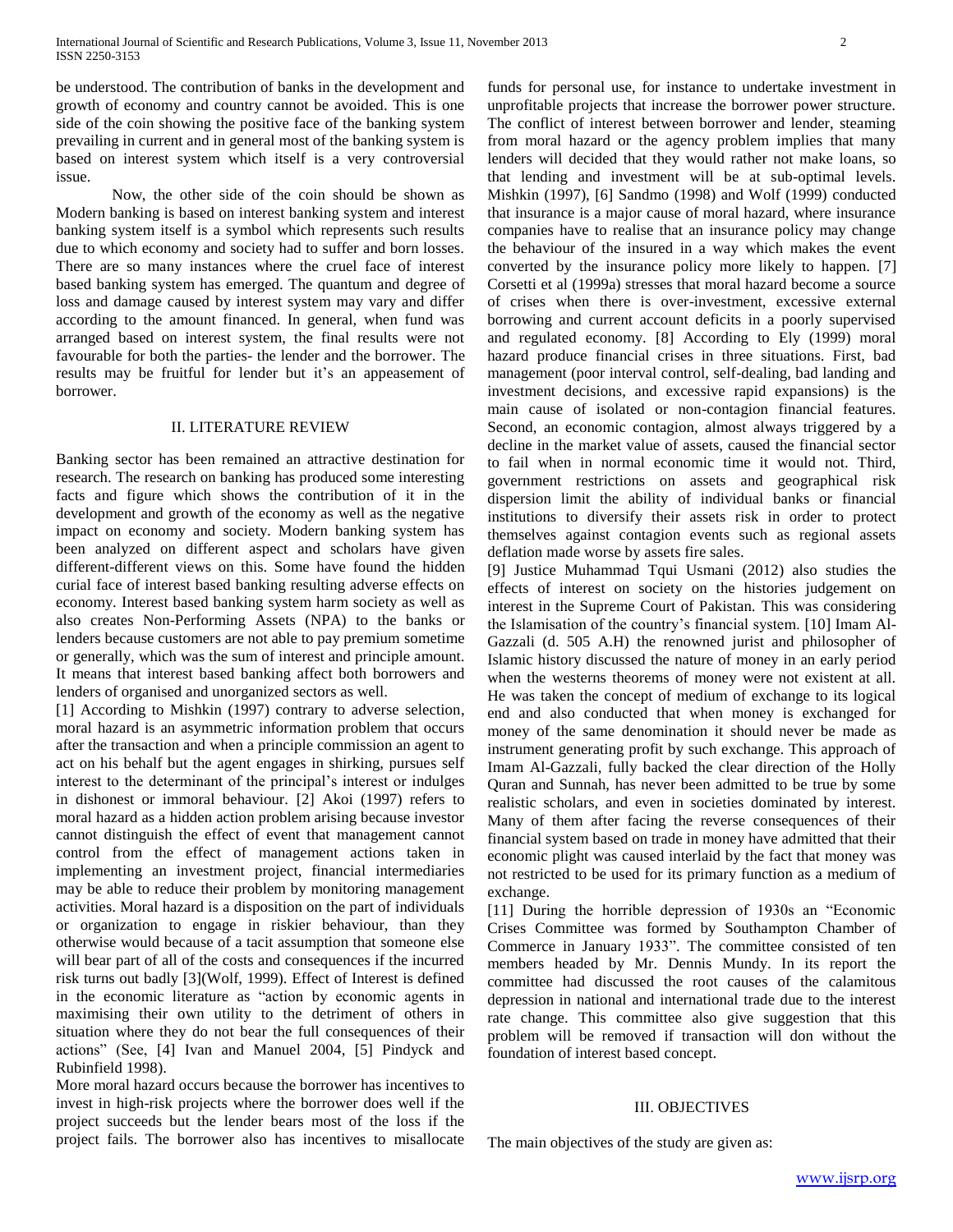- Banking system in India and Its Development;
- Interest and its mechanism;
- Focus on relationship between Lender(Bank) and Borrower- A monster Face of Lender;
- Show the impacts of changes in Interest Rate on Socio-Economic Environment;
- How to reduce the dependency on Interest Based Banking through Islamic Finance Concept;
- Interest system and social evils; and
- Tax implication of interest in India;

## IV. RESEARCH METHODOLOGY

Research Methodologies used in this research paper are based on the combination of descriptive and qualitative research. In descriptive research, researchers have to used data and information given in various research journals, newspapers, books and online materials and in qualitative research section researcher have to do personal experience with banks and financier. Apart from this, other parallel lending-borrowing system is also analyzed so as to gain deep knowledge of lending and borrowing system and for better comparison. This paper is developed while keeping in mind that it will be useful and beneficial for whole mankind who are interested to know all about Interest based Banking and its alternatives. This is basically a common approach paper which provides a brief knowledge about banking system based on interest and its impacts on society and other alternatives to this system so that dependency may be reduced and this system may be developed in a new way for mankind. This paper also focuses on inside and outside impacts of interest banking on common men.

# V. BANKING SYSTEM IN INDIA AND ITS DEVELOPMENT

The banking system in the modern form is originated in the last decades of the 18th century. The first bank in India was Bank of Hindustan (1770-1829) and General Bank of India (1786).There is so many evidences of loans and activities related to lending and borrowings from the Vedic Period in ancient India. During the Maurya dynasty, the uses of debt instruments were found. An instrument called '*Adesha*' was in use in that period which was an order of payment to a banker, ordering him to pay the money of the note to a third person. This type of instruments in current is known as bill of exchange. Buddhist period also had provided the same evidences that show considerable use of these instruments.

The development and growth of banking system in India can be divided into two parts: Pre-Independence Era and Post-Independence Era.

#### **Pre-Independence Era**

The conception and birth of modern banking system can trace back to British Rule. Most of the modern banks in India were established in that period. In current, some are in the same form with little change as they were developed and some had gone different phase or shape with change in their structure and name and have been surviving since then. During the period of British Rule, merchants established many banks-some were private sector and some were joint stock associations. Banking institutions like, The Allahabad Bank, Punjab National Bank, Bank of India, Corporation Bank, Indian Bank, Bank of Baroda, Canara Bank, Central Bank of India are surviving to the present and contributing in the development of country as well as banking sector. There were so many foreign banks also which were established during that period.

## **Post-Independence Era**

The partition of India adversely affected the economy and especially the banking sector of the nation due to which all banking activities had gone paralyzed for months. The Government of India took the charge of economy and banking sector and initiated so many measures for the revival and survival of them. Some most of the important and memorable event after the independence of India are

- The Reserve Bank of India, a central banking regulatory body which was established in April 1935 nationalized on 1 January 1949 by passing the Reserve Bank of India ( Transfer to Public Ownership) Act , 1948
- The Banking Regulation Act was passed in 1949 which empowered the Reserve Bank Of India to regulate, control and inspect the banks in India
- The Banking Regulation Act also provided that no new bank or branch of an existing bank could not be opened without the license issued by the Reserve Bank Of India
- The three main banks from pre-independence era namely Bank of Bengal, Bank of Madras and Bank of Bombay were merged to form Imperial Bank of India in 1921 and this bank was nationalized in 1955
- The nationalization of 14 largest commercial banks in India took place on 19 July 1969. Before nationalization all of the bank in India except State Bank of India were owned and operated privately in spite of the provisions, control and regulation of the Reserve Bank of India.
- Introduction of Liberalization in Indian Economy in early 1990s resulting the licensing a small number of private banks in India. This moves were to be known as *New Generation Tech-savvy banks*, and included Global Trust Bank (the first of such new generation banks to be set up), which were later amalgamated with Oriental Bank of Commerce, Axis Bank(UTI Bank at that time), ICICI Bank and HDFC Bank. This move of liberalization pushed rapid growth in Indian Economy and energized the banking sector which includes Government Banks, Private Banks and Foreign Banks.

These were some important points which show how banking industry come to present and some other changes or measures are taken which cannot be ignored. The use of technology was introduced in banking sectors so that transparency and accuracy may be achieved. Information technology contributed a lot in formation of modern form of banking. Now a day's banking is known with some prefix such as e-banking, net-banking, mobilebanking, core banking. These are some form of modern banking which made banking an easy play due to which the customer of the bank are free to easy withdrawal, deposit, money transfer, online purchasing and many more. In bank's perspective, there are so many benefits such as less paperwork, reduction in workload, more customer satisfaction, tech-savvy working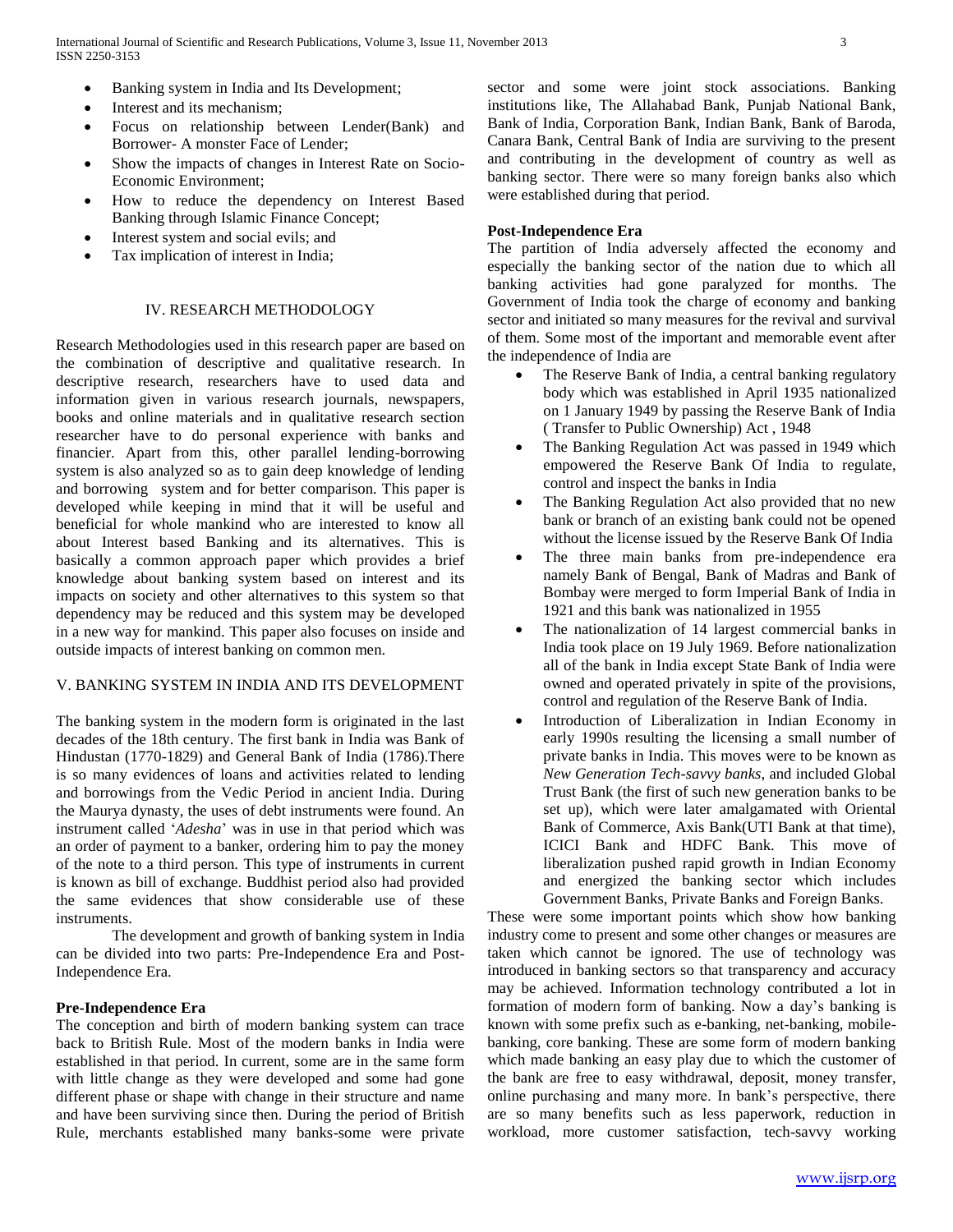environment etc. That is the current scenario of Indian banking sector. The modern form of banking sector has been very attractive and productive. In current, banks are expanding their size by expanding its business. They are opening new branches in India and abroad also. In spite of commercial banking services, they are also providing some other services as merchant banking, forex exchange services, and credit facilities for export related activities.

# VI. INTEREST AND ITS MECHANISM

The current mechanism of banking system, which is existing in India or most of the part of the world, is based on interest rate system. In India, lending-borrowing activities can be divided in two groups. The first one as termed as indigenous bankers and second one is organized banking. Indigenous banking is that which comprises the traditional practices of lending-borrowings performed by Sahukar or influential locals of the area. The organized sector represents well defined structure of banking institutions governed by a central regulatory body like Reserve Bank of India.

The interest is a fee or compensation for using the borrowed money and is chargeable by the lender. It is commonly known that interest is the price for the use of borrowed money from a person or an institution. When money is borrowed, interest is paid to the lender as a percentage of amounts given as loan and this amount is called principal amount. The percentage of the principal amount paid to the lender or the owner of the money (on monthly, quarterly, half yearly or yearly basis) is called rate of interest. The fixation of the rate of interest mainly depends on the relation of lender and borrower in case of indigenous banking. The interest may be charged by two methods-simple interest method or compound interest method. That is the case for individual or indigenous banking or unorganized banking.

Now the organized sector of banking should be focused. The organized sector of banking mainly is governed, controlled and regulated by a central regulatory body with effects of monetary policy. The financial and monetary activities in financial system of India are mainly governed by the Reserve Bank of India. It means that all policies and activities of banking institutions of India work according to the guidelines and regulations of Reserve Bank of India. So the interest rate chargeable by the banks for providing loans and advances to the public or organizations is decided by the central regulatory body e.g. Reserve Bank of India. Time to time RBI takes steps to effectively regulate the financial activities. The banks can decide the rate of interest on the basis of guidelines provided by the RBI. The lending rate of interest is very crucial for both lender and borrower. As in case of indigenous banking, organized banking also uses the two methods for charging interest. Simple interest and compound interest are two method used for charging interest.

## VII. FOCUS ON RELATIONSHIP BETWEEN LENDER (BANK) AND BORROWER- A MONSTER FACE OF LENDER

The needs and aspirations induce the individual or the organization to go beyond its capacity and use that amount which is not belonged to him or it. And in this situation, the needs are met out with the help of debt with or with interest. The role of lender cannot be avoided but some factors make it worse and bitter. People want to go to get debt without considering the future consequences and results thereafter. The process of lending money in lieu of interest totally profit oriented but this process involves so many types of risk related to risk and return. Among this factor of risk, the risk of losing money is very much aggressive and apart from this, the irregular payments of instalments with interest, fear of conversion of the assets into NPV (Non Performing Assets) are some other factors which are very crucial for lender. In most of the cases, the risk factor remains vital and alarming.

As it is pointed out earlier that interest based banking system is purely profit-oriented process so it has some complication and perils for borrower also and it cannot be avoided. It means whatever might be the conditions; the borrower should discharge his/her liabilities as to pay interest with specified amount without any fail or delay. If borrower makes such mistakes, he/she is liable to face consequences which again puts extra financial burden. On one side the borrower is not able to pay the specified amount with interest and on the other side the lender asks him/her to give extra money as a penalty due to default in payment. It means that the lender always expects to receive his/her amount irrespective the ability or capacity of the borrower. In this process, the humanity is killed. That is the reality of interest based banking and its existence. In most of the cases, the lending is based on collateralized debt and the lender has the right to realized his/her amount from that collateralized asset. So, borrowers have some perils that if they don't pay the loan, their assets will be sold out and the amount will be used to discharge their liabilities in the form of loan. That is the extreme point which could be to the borrower. But before this, the borrower faces so many problems or can say some sort of torture mainly the mental torture, depression and social fear. If borrower does not able to pay, he/she may lose his/her belongings specially the collateralized asset. This fear may induce or compel the borrower to kill the life and there are so many instances where it is find that due to insufficient earnings and lack of funds to pay the loans, the people opted to suicide so that he/she may avoid social injustice and torture of lender. This is because of lender does not want to lose his/her amount and not to be financially sick and to avoid this condition of loss and sickness; it induces the lender to recover his/her amount with interest at any cost or anyhow. The loans are recovered irrespective of social and human values.

## VIII. THE IMPACTS OF CHANGES IN INTEREST RATE ON SOCIO-ECONOMIC ENVIRONMENT

In this segment of research paper, it is tried to focus on the impacts of interest and its changes on Socio-Economic Environments. The main motive behind this is to show the practices and its adverse effects on environments and how to reduce the effects. The cases of banks in USA and Europe which collapsed and caused a lot of loss, panic and instability worldwide, due to which so many economies had been affected very badly and adversely, cannot be avoided. There are some important points which may explain the areas related to interest and its impacts of changes.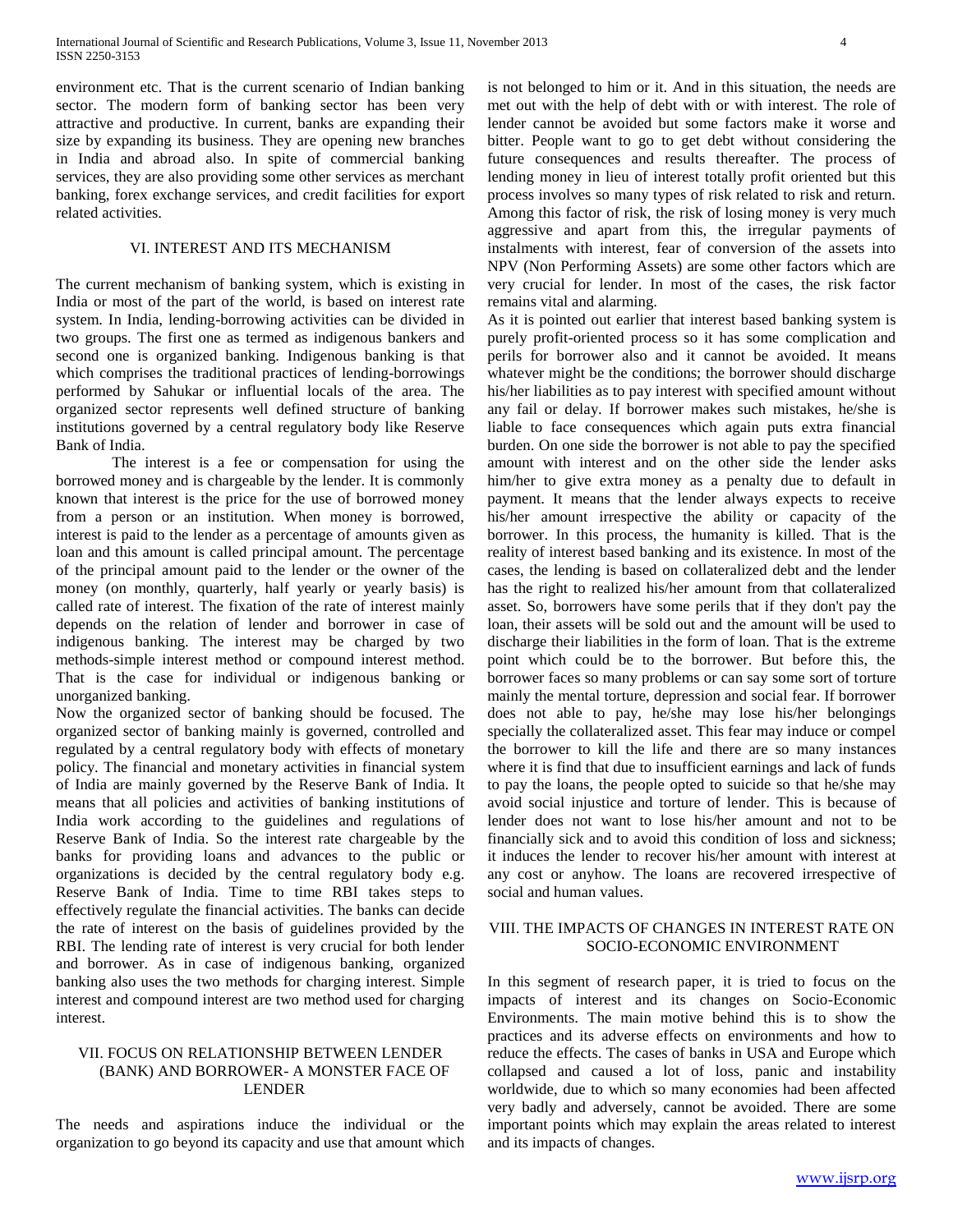**Banks and Interest Rate-** In India, the banks and interest rates are regulated by a central regulatory body known as Reserve Bank of India. This is the main body which takes decisions regarding the fixation of interest rate in the country. Banking is the main area where the degree of impacts due to changes in interest rate is very high and this sector faces higher volatility and uncertainty. Due to this change, the bank faces so many problems and always adjusts their lending rates with RBI guidelines. This change in lending rates causes many problems for borrowers. Their monthly budget gets disturb and they have plan accordingly. In banks' perspective, it is very hectic to match RBI interest rate regulation frequently and this causes to banks extra burden of work. A lot of calculation is made to get accurate figures.

**Interest Rate and Price Level Change-** Interest rate can be understood or assumed as a portion of money or capital borrowed from the lenders. At which rate this portion is charged is called interest rate. Thereafter assuming a fixed amount of money in the economy, when price level increases, the real income will decrease and the extra amount of money will be required. To meet the extra demand and to match the requirements, one has to borrow the money to maintain real income. Because there is a fixed amount of money in the economy, the demand for money will be more than supply. So in this way, the increase in price level increases the demand of money and also the price of it which is the rate of interest. When there is a demand of money, the price of it or rate of interest would be high and that would lead to an adverse impact on overall cost of production.

**Interest Rate and Inflation-**As it is well known that the entire financial and banking system is based on interest so any change in interest rate deliberately will affect the financial market mainly the money market. It means if there is any increase in interest rate, it will have adverse impact on overall cost of production because borrowed capital becomes more expensive. On the other hand as interest rate drops, consumers' spending increases and subsequently it will stimulate economic growth. In general, it is assumed that excessive economic growth can be detrimental and may hamper the economy deliberately. At a point where economy is growing so fast, can experience hyperinflation, resulting higher cost and price of goods and services. Generally it is seen that in most of the cases when financial requirements arises out of the pocket, these requirements are fulfilled by that capital which is arranged as loan. Most of the investments and expansion plans may be accomplished with the help of a good capital structure that comprises debt also. Business houses basically borrow fund to meet out their capital expenditures such as factory establishment, plant & machinery acquisition, technological developments etc. Sometimes the debt fund is also used for household requirements such as car, AC, furniture etc. The consumption basically depends on the purchasing power of the consumer and the purchasing power is very much affected by inflation and interest rate prevailing into the system. The rate of interest has direct impact on the final cost of production hence on consumption also.

**Interest Rate and Employment-**The fluctuation in interest rate

is bad signal for employments and growth. This scenario can be understood with the help of some economic and monetary measures taken by the government. When interest rate is high, people prefer to deposit their money into banks instead of spending on durable goods or luxurious goods. Due to this tendency of the consumer, the demand for durable or luxurious goods tends to come down as well as slows down the growth and development plans of the business organizations. When people avoid the purchase of durable and luxurious goods, business firms face lower customers resulting reduction in overall revenue. That is the tough time for firms to manage its operations and activities properly because they are having a lack of fund. To manage and sustains its activities in crisis, they prefer the techniques of cost cutting hence reduces the manpower. That is how the interest rate system affects the production, growth and employments adversely. From different perspective when interest rates are very high, firms do not prefer to borrow due to high cost of capital as interest which is expensive for them. In this situation, the firms generally reject or postpone their expansion or developments plans and again the cost cutting policies are adopted. According to this policy, the employers tend to fire old employees or terminate the future plans of fresh hiring. Again the cruel effects of interest are appeared due to which, the people have to lose job opportunities even their jobs also. The rate of unemployment rises and the fear of social security and social sickness arise also. For any economy whether it is underdeveloped, developing or developed, it is very important to have an adequate growth and employment rate to that social demand should be matched. Employment is very crucial for the sustainable development and for a civilized society as well.

## IX. HOW TO REDUCE THE DEPENDENCY ON INTEREST BASED BANKING THROUGH ISLAMIC FINANCE **CONCEPTS**

There is a need to find and adopt such type of system which may reduces the dependency on interest culture and minimizes the impact of interest rate fluctuations on economy and its different sectors. This system should be of such type which comprises the features of a sound financial system and lesser dependency on other factors. There are some banking services out of interest baking's ambit which might be a perfect substitute for this.

- **Bai' al 'inah (sale and buyback agreement)-**Bai' al inah is a financing facility with the underlying buy and sell transactions between the financier and the customer.
- **Bai' bithaman ajil (deferred payment sale)-**Under this, the sale of goods is made on a deferred payment on the basis of predetermined price which includes a profit margin agreed to buy by both parties.
- **Mudarabah -** It is a special kind of partnership agreement where one partner gives money to other to invest in commercial enterprises. It is a profit sharing agreement/contract where one party provides 100 percent of the capital and other party provides its specialized knowledge and expertise to manage investment.
- **Bai' muajjal (credit sale) -** It is meant for credit sale. It is a financing method adopted by Islamic Banks in which banks earns profit margin on the purchasing price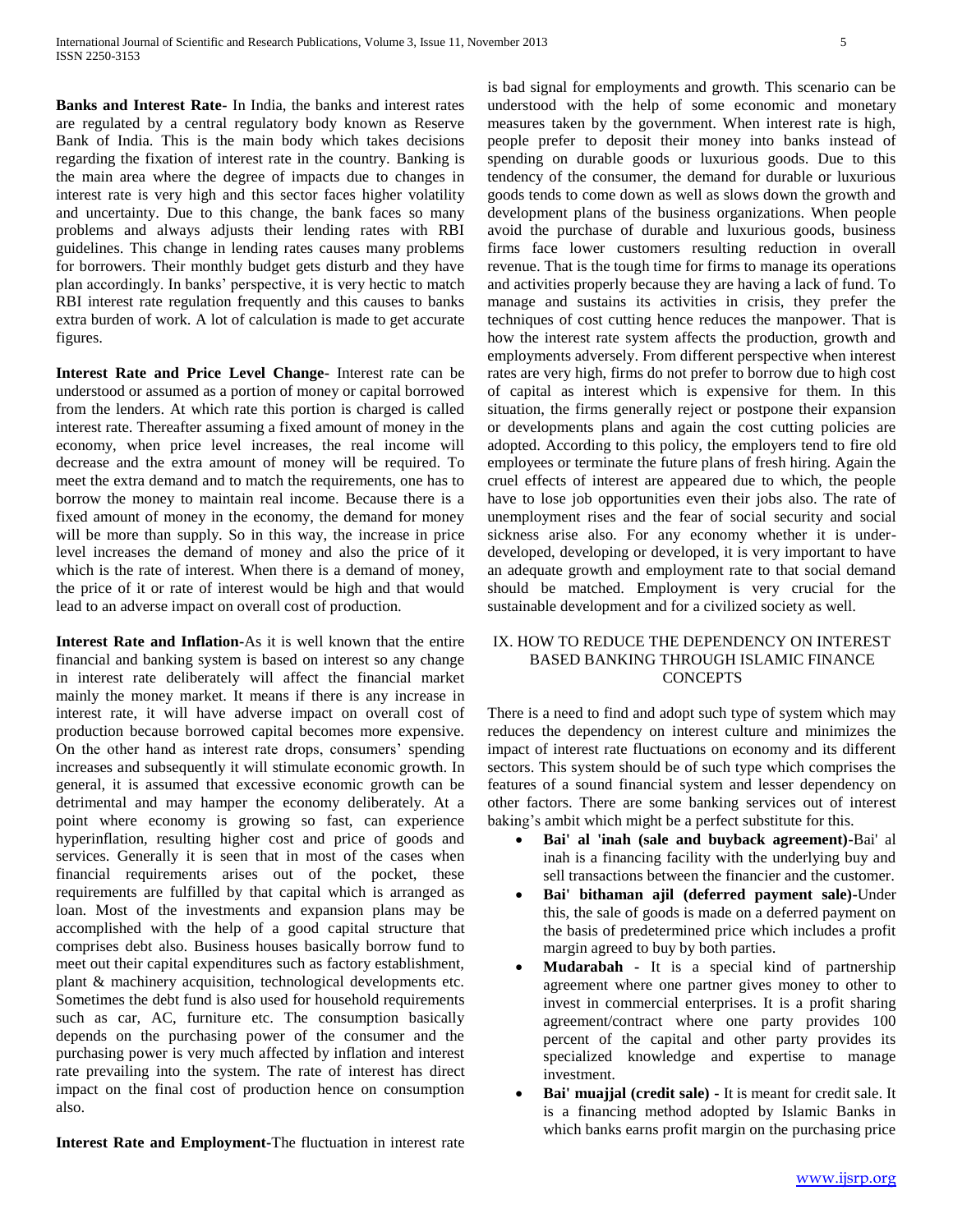and allows the buyer to pay the price of the commodity at a future date in lump sum or in instalments.

- **Istisna(Manufacturing Finance)**-It is a process where payments are made in stages to facilitate the manufacturing or processing or construction works.
- **Ijarah(Lease or Rent)-** It is like selling the benefits to use the assets.
- **Musharakah (joint venture) -** It is relationships between two or more than two parties where capital is contributed to a business and profit and loss is shared on pro rata basis.

There are so many other products or services which may be the alternative to interest based banking such as Qard hassan/ Qardul hassan (good loan/benevolent loan), Sukuk (Islamic bonds), Takaful (Islamic insurance), Wadiah (safekeeping), Wakalah (power of attorney) and many more.

#### X. INTEREST SYSTEM AND SOCIAL AND ECONOMIC EVILS

In general, it is felt by the people that interest based banking tortures the borrowers more than its benefits. There are so many cases where it can be seen that borrower had to suffer a lot due to loan taken from bank or from other lender under this system. The borrower had to lose his/her assets, relief in life and even his/her life due to this cruel system of interest. In 2008 when the major banks of USA collapsed and overall panic and uncertainty created, the curse of interest came out in full face and so many societies and economies criticized this system. There are some points which may describe the actual adverse effects of interest based banking.

- Ignorance of humanity and well being
- Induces the greed and selfishness
- Exploitation of poor and weak
- Negative impact on performance of small and individual business
- Capitalist control on Institutions, Resources, Production and National Income
- Improper circulation of wealth and income in society
- Barrier to social collective development
- Social instability

Here, the main concern is that on one side the Interest based banking sector providing many opportunities of funding and investing and on the other hand, it also is causing such dangerous effects to the economy as well as the society.

# XI. TAX IMPLICATIONS ON INTEREST IN INDIA

As per Income Tax Act 1961, there are so many tax benefits in regard of interest payments. This act provides many opportunities to the taxpayer in context of interest paid on loan. If the terms and conditions are fulfilled, interest amount can be deducted up to a limit from income and tax liability can be reduced. There is a list of main sections which provide these opportunities for tax reduction-

 **Section 80E: Education loan interest**- Under this, payments of interest in respect of Education Loan for education in India or abroad is allowed as deduction.

- **Section 80TTA : Interest on Savings Account** This allows the taxpayer to deduct the amount of interest (up to 10000) received from saving account in banks, post office or a co-operative society.
- **Section 24: Interest on housing loans-** For self occupied properties, interest paid on a housing loan up to Rs 150,000 per year is exempt from tax. This deduction is in addition to the deductions under sections 80C, 80CCF and 80D.

Apart from this the Income Tax Act 1961 allows on many occasions to get the tax benefits while having calculations of taxable income for a particular year.

#### XII. FINDINGS

There are some findings while doing this research work. These findings are grouped into points and explained below:

- Though the banking and financial institutions are contributing and nourishing to the development of the society but also generating a lot of obstacles due to which the society is suffering very much.
- On one side, it is funding the development and growth plans and on the other side, it is making such environment where borrowers are feeling unsafe, anxiety, depression at the same time.
- In current scenario, the banks and financial institutions are adopting such types of system of recovery which violates major of the norms of human rights.
- Due to restrict imposition of recovery policies, the borrowers are feeling themselves depressed unsafe.
- The suffocated environment to borrowers is making so many hurdles in the development or boom of banking and financial institutions mainly micro finance.
- The small and big loans have become curse to many families due to which the cases of death and suicide have been increasing day by day.
- The banking and financial institutions have a big impact on society. In each group of population, the funds are required and sought as a loan. But proper and equal distribution of funds is not found.
- This system has very traditional approach and practices for recovery of the loans as it includes the threatening practices, abusing and exploitation of the borrowers.
- The banking and financial system sometime has adverse impact on income, employment, prices and production in general.

#### XIII. DISCUSSION

The role and importance of banks and financial institutions cannot be avoided. Every section of the society wants to get such financial benefits which are offered by the bank time to time. Though banking is contributing and has been attractive place for the people to meet out their household and business needs and requirements but the more banks are given loans, the more they generating non-performing assets (NPA). The non performing assets (NPA) of banks are rising very fast and rapidly. As per the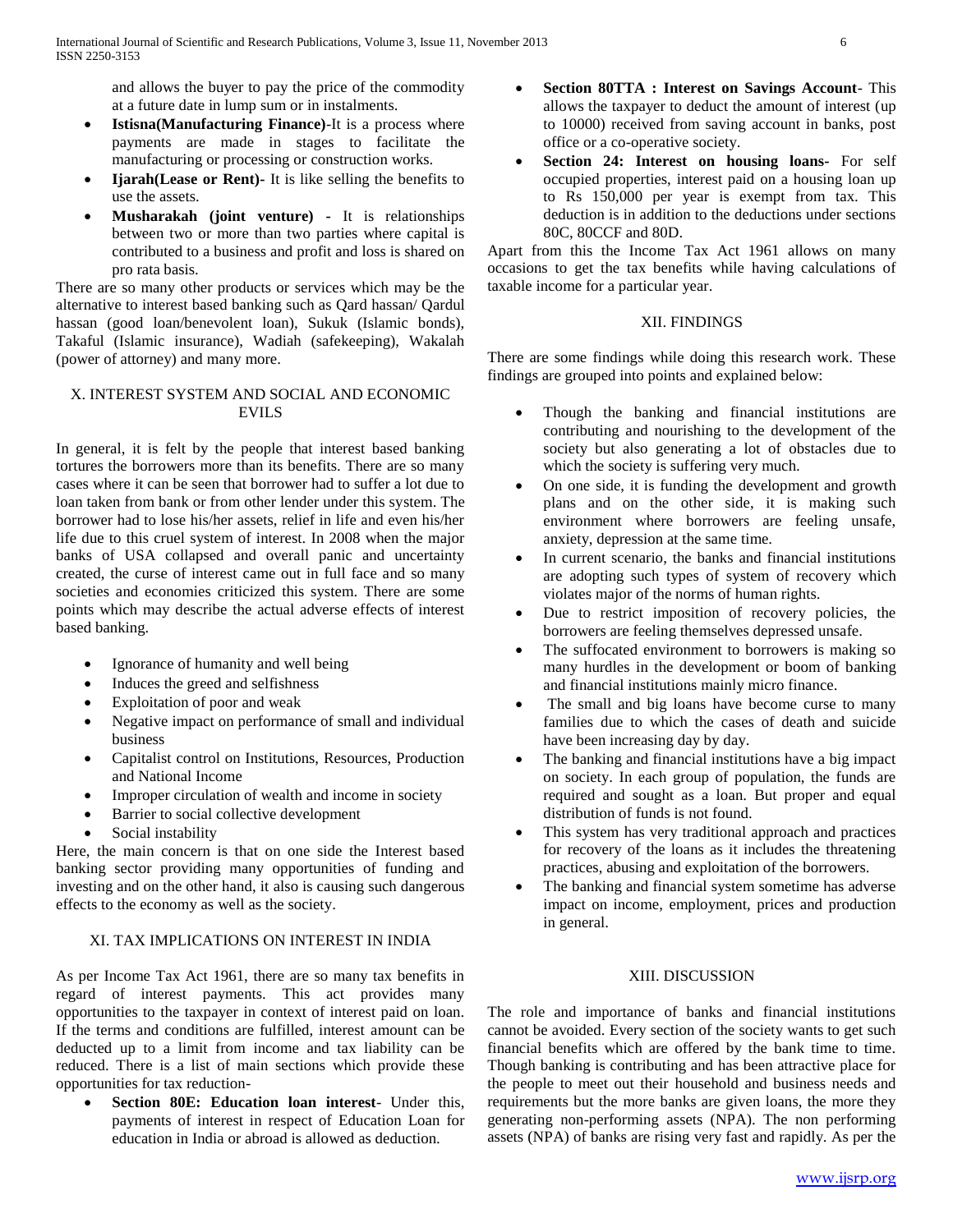records, there is a shocking figure of NPA in Indian banks of Rs 2.06 trillion till August 2013. That is the main reasons why banks are so frustrated and restrict while recovering the loans.

The NPA induces the banks and financial institutions to recover their loans at any cost or anyhow. This system cannot be justified but amounts should be recovered with some leniency and dignity. Banks and financial institutions should consider the financial status of the borrowers at the time of granting loans and most important while recovery of the loans. In this process, it should be keep in mind that the human and values must be respected. No borrower cannot be tortured in the name of recovery and he or she cannot be humiliated or mishandled. Due to the humiliation and torture of the borrowers by the lenders, the borrowers are compelled and induced to choose the option of suicide. At least 17,368 Indian farmers killed themselves in 2009, the worst figure for farm suicides in six years, according to data of the National Crime Records Bureau. Suicide rates among Indian farmers were a chilling 47 per cent higher than they were for the rest of the population in 2011. In some of the State's worst hit by the agrarian crisis, they were well over 100 per cent higher. The new Census 2011 data reveal a shrinking farmer population.

If it is talked about the fortune and fate of the financial institutions and banking sector, there is a strong factor behind this and it is growing nature of the economy and developing society which will boost and induce the growth and development of this sector. But there are some factors also which developing gap between lenders and borrowers are. There is need of the time to develop such tools and techniques which may bridge the gap between lenders and borrowers. This system should be of such type which include the proper distribution of the fund into the society and unbiased practices while recovery of the loans. The exploitation of the borrowers must be stopped and adequate time should be provided to him/her. The concept of participative banking may be analyzed and adopted so that both parties may get equal or agreed benefits from it. The concept of Islamic Banking is most attractive in this regard where social values are important. As discussed above that bank are contributing on one hand and also misbalancing the social structure. Interest based banking has some adverse impacts on production, income, employments, prices, demand and supply,

#### REFERENCES

- [1] Mishkin F. S. (1997), "The Cause and Propagation of Financial Instability Lesson for Policy Makers In making Financial Stability in a global Economy", *Proceeding of a Symposium Sponsored by the Federal Reserve Bank of Kanas City,* Jackson Hole, Wyo, pp. 55-96.
- [2] Aoki M. (1997), "*Unintended Fit: Organizational Evolution and Government Design of Institutions in Japan*", Oxford, Clavender Press, pp. 233-251.
- [3] Wolf C. A. (1999), "Protection, Price Discrimination and Inefficient Trade: The Case for Real Tariffication: Discussion" *Canadian Journal of Agriculture Economics*, Vol. 47, No. 5, pp. 89-90.
- [4] Ivan L. and Manuel B. (2004), "A VAR Analysis of Monetary Transmission Mechanism in the European Union", Zagreb International Journal of Economics and Business, Vol. 7, No. 2, pp. 27-42.
- [5] Pindyck R. S. and Rubinfield D. L. (1998), *Econometrics Models and Economic Forecasts,* Fourth Edition, Irwin/ McGrow Hill.
- [6] Sandmo A. (1998), "Redistribution and the Marginal Cost of Public Funds" *Journal of Public Economic,* Vol. 70, No. 1, pp. 365-382.
- [7] Corsetti, Giancarlo, Pesenti P. and Roubini N. (1999a), *The Asian Crisis: An Overview of Empirical Evidence and Policy Debate,* Cambridge: University Press, pp. 623-646.
- [8] Ely B. (1999), "Regulatory Moral Hazard: The Real Moral Hazard In Federal Deposit Insurance", *The Independent Review*, Vol. 4, No. 2, pp. 241-254.
- [9] Justice Muhammad Taqi Usmani Justice of the Supreme Court of Pakistan, The adverse effects of interest on society, viewed on 8<sup>th</sup> September 2013, http://www. 63923d30f2654c4e467ad2374cc2b32a
- [10] <http://www.ghazali.org/>
- [11] [http://fletcher.tufts.edu/Praxis/Archives/~/](http://fletcher.tufts.edu/Praxis/Archives/~/media/DD8E2DF1EA6C47028EB789DCD7ED5D37.pdf)  [media/DD8E2DF1EA6C47028EB789DCD7ED5D37.pdf](http://fletcher.tufts.edu/Praxis/Archives/~/media/DD8E2DF1EA6C47028EB789DCD7ED5D37.pdf)
- [12] Aoki M. and Kimends K. (1997), "*The Role of Government In East Asian Economic Development: Comparative Institutional Analysis*", Oxford,
- Clavender Press, pp. 210-139. [13] Aggarwal, Rajesh k, Yousef and Trick. (2000), "Islamic banking and investment finance", *Journal of Money, credit and banking,* Vol-32, No.1, February, pp 93-120.
- [14] Al –dehanniTalla, Karim A, Ahnad R and Vector H. (1999), "The capital structure of Islamic bank under the contractual obligation of profit sharing", *International journal of theoretical and applied finance,* Vol-2, No.3, pp 243-283.
- [15] Akgunduz A. (2009), *Studies in Islamic economics (Islamic Banking and Development)*, Turkey; IUR press publication.
- [16] Dar H. A. and Harney D. and Presley J.R. (1999), "Size profitability and agency problem in profit and loss sharing in Islamic Finance", *Proceeding of the second Annual Harvard University Forum on Islamic Finance,*  Cambridge MA: Center for Middle Eastern studies, Harvard university Press, pp 51-62.
- [17] Usmani M.T. (2002), *An Introduction to Islamic finance,* Netherlands; Klumer Law International publication.
- [18] World Economic Forum (2010), *Faith and The Global Agenda: Values for The Post Crisis Economy*, Geneva, Swaziland, pp. 1-63.
- [19] http://law.incometaxindia.gov.in/DIT/income-tax-rules.aspx
- [20] <http://www.bbc.co.uk/news/world-south-asia-11997571><br>[21] http://www.thehindu.com/opinion/columns/ sainath/farm
- [http://www.thehindu.com/opinion/columns/](http://www.thehindu.com/opinion/columns/sainath/farmers-suicide-rates-soar-above-the-rest/article4725101.ece) sainath/farmers-suicide-rates[soar-above-the-rest/article4725101.ece](http://www.thehindu.com/opinion/columns/sainath/farmers-suicide-rates-soar-above-the-rest/article4725101.ece)
- [22] [http://www.indianjpsychiatry.org/](http://www.indianjpsychiatry.org/article.asp?issn=0019-5545;year=2008;volume=50;issue=2;spage=124;epage=127;aulast=Behere) article.asp?issn=0019- [5545;year=2008;volume=50;issue=2;spage=124;epage=127;aulast=Beher](http://www.indianjpsychiatry.org/article.asp?issn=0019-5545;year=2008;volume=50;issue=2;spage=124;epage=127;aulast=Behere) [e](http://www.indianjpsychiatry.org/article.asp?issn=0019-5545;year=2008;volume=50;issue=2;spage=124;epage=127;aulast=Behere)
- [23] [http://en.wikipedia.org/wiki/](http://en.wikipedia.org/wiki/Farmers) Farmers'\_suicides\_in\_India
- [24] [http://www.rbi.org.in/scripts/](http://www.rbi.org.in/scripts/AnnualPublications.aspx?head=Trend%20and%20Progress%20of%20Banking%20in%20India)
- [AnnualPublications.aspx?head=Trend%20and%20Progress%20of%20Ban](http://www.rbi.org.in/scripts/AnnualPublications.aspx?head=Trend%20and%20Progress%20of%20Banking%20in%20India) [king%20in%20India](http://www.rbi.org.in/scripts/AnnualPublications.aspx?head=Trend%20and%20Progress%20of%20Banking%20in%20India)
- [25] [http://www.rediff.com/business/slide-show/slide-show-1-special-indian](http://www.rediff.com/business/slide-show/slide-show-1-special-indian-banks-with-highest-npas-sbi-tops/20130821.htm)[banks-with-highest-npas-sbi-tops/20130821.htm](http://www.rediff.com/business/slide-show/slide-show-1-special-indian-banks-with-highest-npas-sbi-tops/20130821.htm)
- [26] [http://www.fahmedeen.org/books/](http://www.fahmedeen.org/books/islamandmodernism.pdf) islamandmodernism.pdf

#### AUTHORS

#### **First Author** – **Mohd Saleem**,

Lecturer (*Finance and Accounts*), VAG Management Services, DDE Sikkim Manipal University, New Delhi, Email: *saleem0642@gmail.com*; Contact No.: 91-9350997142

#### **Second Author** – **Matloob Ullah Khan**,

Research Scholar, Department of Management, Jamia Hamdard University, New Delhi- 110062; Email: *matloobullah.khan@gmail.com*; Contact No: 91-8800553488